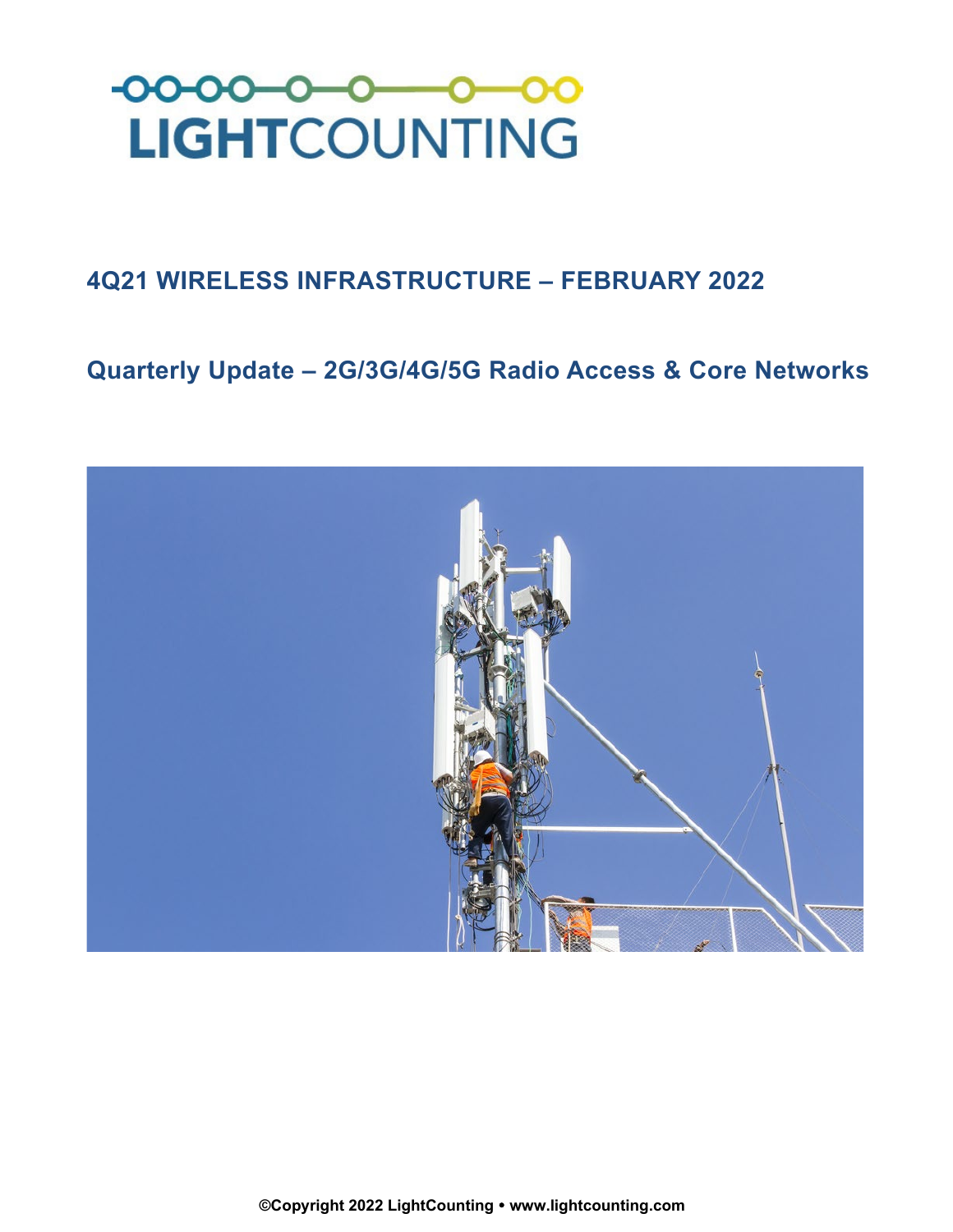

## **Table of Contents**

| UP 9% SEQUENTIALLY AND 18% YOY, 4Q21 CONFIRMS THE GLOBAL MARKET IS AT ITS EQUILIBRIUM                       |  |
|-------------------------------------------------------------------------------------------------------------|--|
|                                                                                                             |  |
| 5G REMAINS THE BRIGHT SPOT AND AS OF JANUARY 2022, THE NUMBER OF 5G COMMERCIAL NETWORKS HIT 200 7           |  |
|                                                                                                             |  |
|                                                                                                             |  |
|                                                                                                             |  |
|                                                                                                             |  |
| LIKE IN 4Q20, ERICSSON TAKES THE LEAD IN 4Q21 AND FINISHES NECK AND NECK WITH HUAWEI FOR 2021 8             |  |
|                                                                                                             |  |
|                                                                                                             |  |
| IN CORE NETWORKS, THE BULK OF 5G CORE SALES AGAIN CAME FROM CHINA IN 4Q21: HUAWEI AND ZTE COMBINED          |  |
|                                                                                                             |  |
|                                                                                                             |  |
|                                                                                                             |  |
| AS RIGHTLY ANTICIPATED, 2021 WAS A RETURN TO NORMALCY THAT SIGNALS A PEAK IN 2022  15                       |  |
|                                                                                                             |  |
|                                                                                                             |  |
|                                                                                                             |  |
| OUR LONG-TERM WIRELESS INFRASTRUCTURE MARKET FORECAST POINTS TO A DECLINING TREND                           |  |
|                                                                                                             |  |
|                                                                                                             |  |
| Ironically, geopolitics fueled both the open RAN ecosystem and traditional 5G RAN rollouts led by Ericsson, |  |
| HOME TO THE WORLD'S LARGEST WIRELESS NETWORK FOOTPRINTS, ASIA PACIFIC WILL REMAIN THE LARGEST MARKET20      |  |
| NORTH AMERICA WILL REMAIN THE WORLD'S SECOND LARGEST WIRELESS INFRASTRUCTURE MARKET AFTER ASIA PACIFIC 22   |  |
|                                                                                                             |  |
|                                                                                                             |  |